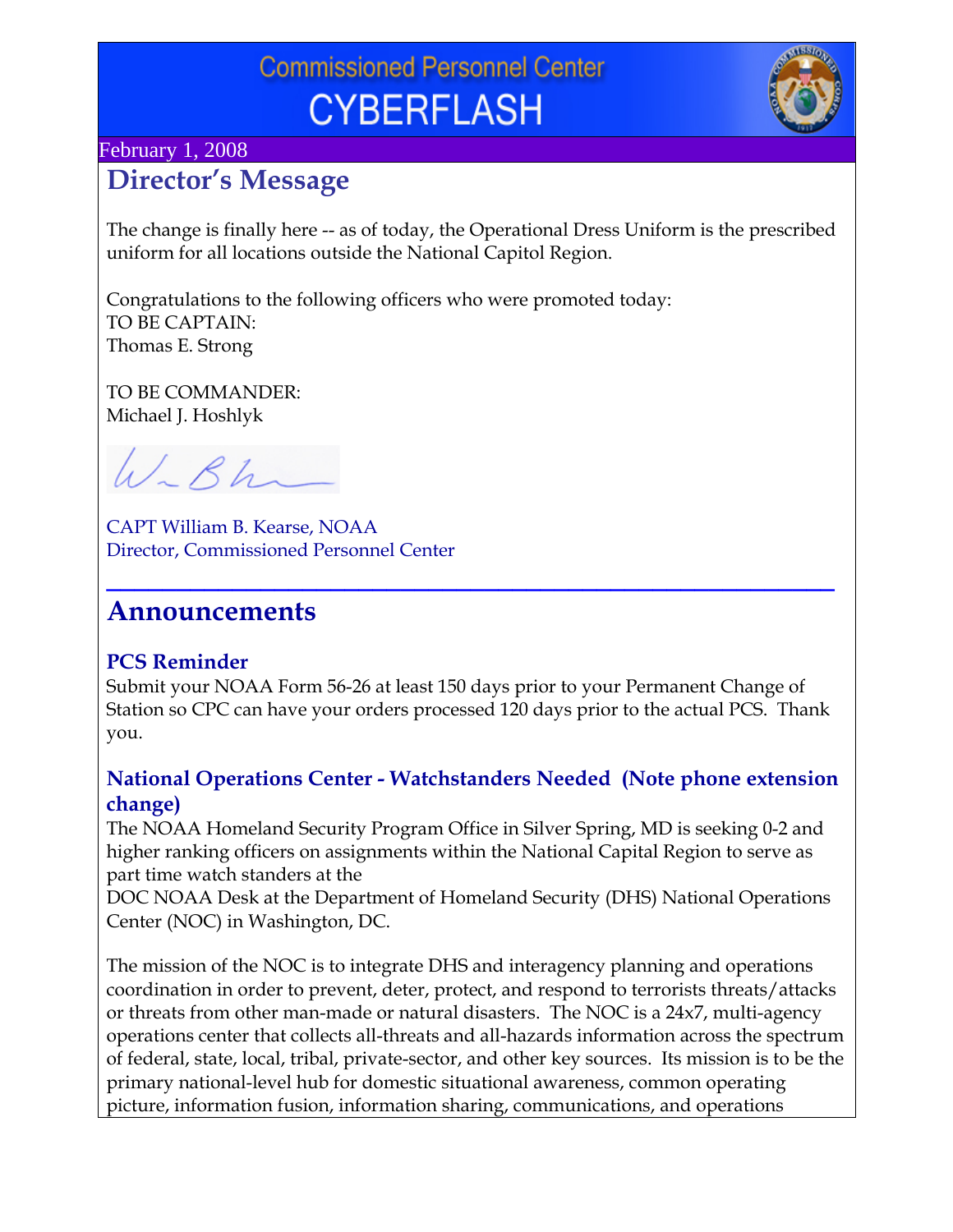coordination pertaining to the prevention of terrorist attacks and domestic incident management. The NOAA Desk is considered one of the critical department/agency desks within the NOC, providing a wide range of environmental information and forecasts from NOAA sources. The Desk is staffed by part-time watch standers from across line offices in the DC area, performed as a collateral duty, under the supervision of a senior desk officer on

staff of the NOAA Homeland Security Program Office.

This opportunity provides an officer the chance to work in the Nation's premier interagency operational center where all federal departments and agencies are represented, to constantly maintain situational awareness of homeland security and allhazards response across the nation. Exposure and visibility to senior officials in the Department of Homeland Security as well as other departments is provided. Volunteers are expected to be available for 1-2 eight hour day shifts per month, approved by their supervisor. Expansion beyond that availability is sought during times of crisis response at the NOC. Secret clearance is required. Training will be provided by the Senior Desk Officer.

Anyone interested in this opportunity should contact Captain Wade Blake at **301-713- 3310 x129** or [wade.blake@noaa.gov](mailto:wade.blake@noaa.gov) 

**\_\_\_\_\_\_\_\_\_\_\_\_\_\_\_\_\_\_\_\_\_\_\_\_\_\_\_\_\_\_\_\_\_\_\_\_\_\_\_\_\_\_\_\_\_\_\_\_\_\_\_\_** 

#### **Dental Appointment Information for Officers in the D.C. Area**

Due to the recent deployments, Bethesda Naval Medical Center Dental Clinic currently has a shortage of staff. Therefore, they are often unable to provide follow-up dental services outside of the basic examination are currently referring patients to civilian dentists for follow-up care.

A Military Treatment facility (MTF) can refer NOAA Corps officers to a civilian dentist for specific procedures. Routine exams, cleanings and simple fillings do not require authorization. However, major dental services to include but not limited to; root canals, crowns, etc. require pre-authorization from LCDR Hobson-Powell prior to receiving services. Officers receiving dental care from a civilian dentist must present a copy of his/her uniformed services card to the provider. Please instruct the dental provider to submit billing information to: LCDR Hobson-Powell, NOAA/Medical Administration Branch, 8403 Colesville Road, Suite 500, Silver Spring, MD 20910. The provider may also contact the Medical Administration Branch via phone for payment by credit card at 301- 713-7718.

**\_\_\_\_\_\_\_\_\_\_\_\_\_\_\_\_\_\_\_\_\_\_\_\_\_\_\_\_\_\_\_\_\_\_\_\_\_\_\_\_\_\_\_\_\_\_\_\_\_\_\_\_**

**\_\_\_\_\_\_\_\_\_\_\_\_\_\_\_\_\_\_\_\_\_\_\_\_\_\_\_\_\_\_\_\_\_\_\_\_\_\_\_\_\_\_\_\_\_\_\_\_\_\_\_\_** 

### **A FALLEN COMRADE**

#### **Captain Raymond M. Stone, NOAA (Ret.)**

Captain Raymond M. Stone, NOAA (Ret.) December 26, 1914 - January 16, 2008 passed away quietly at his home in Piedmont, CA on the morning of January 16, 2008, shortly after reaching his 93rd birthday. Captain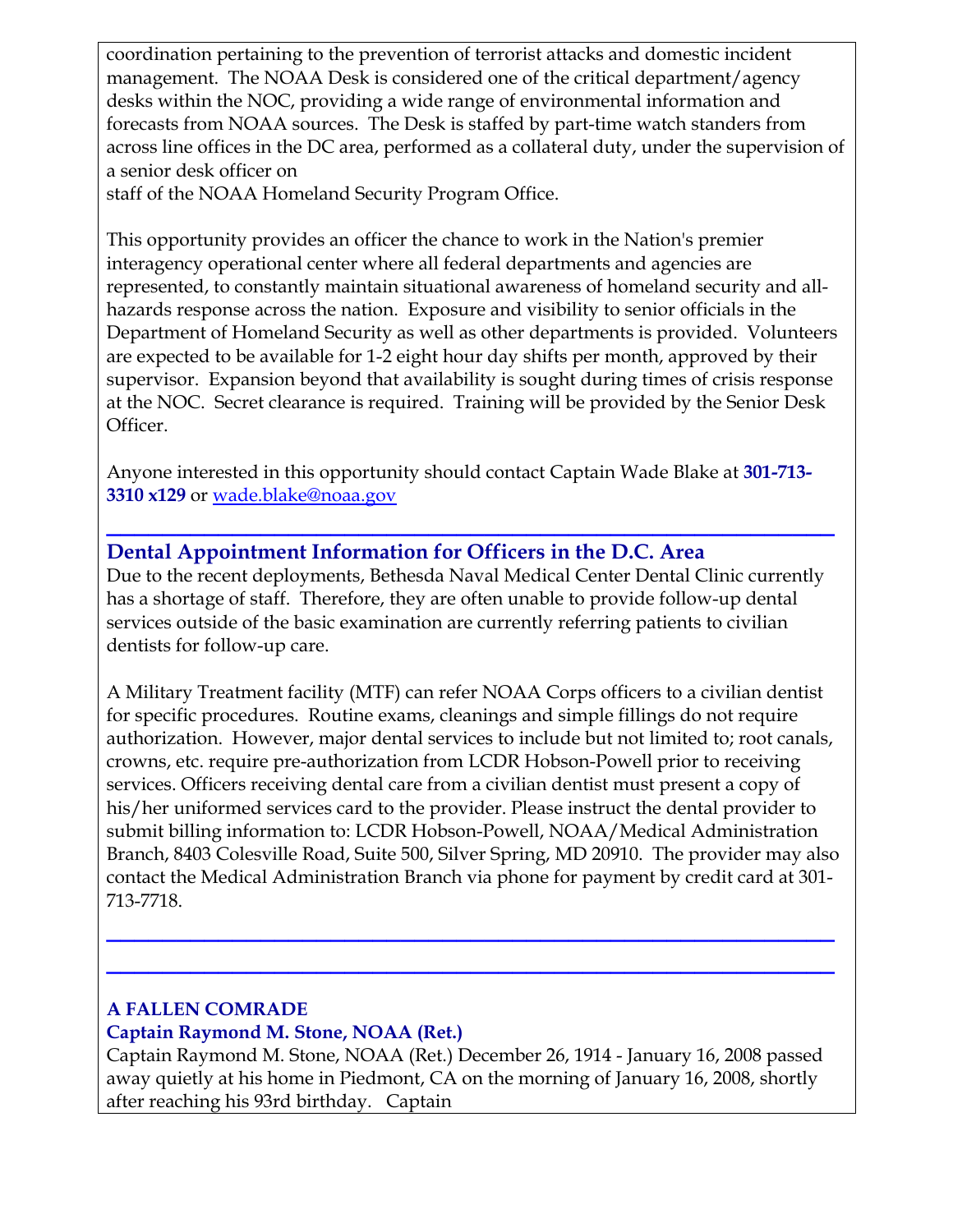Stone was born December 26, 1914 near Riverhurst, Saskatchewan, Canada. He graduated with honors from the University of California (at Berkeley) in June 1940, with a bachelor of science degree in civil engineering. On October 1, 1939, he was initiated as a member of the Chi Epsilon Fraternity, a National Honorary Civil Engineering Fraternity. He began federal service in the U. S. Coast & Geodetic Survey, was appointed as a deck officer on December 16, 1940 and was commissioned as an ensign on December 16, 1941. During his career of 31+ years, Captain Stone served in 12 ship assignments, on the following ships: Lydonia, Marindin & Ogden, E. Lester Jones as Executive Officer, Hodgson as Executive Officer, Bowie as Executive Officer, Cowie as Executive Officer, Marmer as Commanding Officer, Explorer (2 tours) 1st as Junior Officer, then as Operations Officer and training officer, and Hydrographer (3 tours) 1st as Junior Officer, then later as senior watch officer, and then as Commanding Officer. During his 2nd tour of duty aboard the ship Explorer (1960-1961), he set up the Basic Officer Training Program and conducted the first 7 Basic Officer Training Classes. His other assignments included: geodesy parties; wire drag; CAA Liaison Officer; Assistant to the Chief, Chart Division; Assistant Chief and then Chief, Operations Division, Office of Hydrography & Oceanography; and then Associate Director, Office of Hydrography & Oceanography, and at the time of his retirement on March 31, 1972, he was serving as Director, West Coast Field Office, San Francisco, CA. While assigned at headquarters, he also served as a member of both the Officer Assignment Board and the Officer Personnel Board. During World War II, Captain Stone was awarded a Certificate of Service for honorably serving as a commissioned officer of the U. S. Coast & Geodetic Survey, on projects for the Department of the Navy in areas determined by the Navy to be of immediate military hazard from December 7, 1941 to September 1, 1945. He also received the following awards: American Defense Service Ribbon with one Bronze Star, Atlantic War Zone Ribbon, and the Pacific War Zone Ribbon. Captain Stone was a lifetime member of the Retired Officer's Association and also a member of the Society of American Military Engineers. He was recently widowed by the passing of his loving wife of 20 years, Sue Mulborn-Stone. He is survived by his two sons Raymond W. Stone of Springfield, VA, and Edward M. Stone of Walnut Creek, CA; and one granddaughter, Jeanene L. Stone of Hagerstown, MD. Funeral Services will be held on February 5, 2008, 1:00 PM, at the Julia Morgan Chapel located at Chapel of the Chimes Funeral Home, 4499 Piedmont Ave., Oakland, CA 94611. Visitation and viewing will be February 4,

2008, from 5:00 PM until 8:00 PM.

#### **\_\_\_\_\_\_\_\_\_\_\_\_\_\_\_\_\_\_\_\_\_\_\_\_\_\_\_\_\_\_\_\_\_\_\_\_\_\_\_\_\_\_\_\_\_\_\_\_\_\_\_\_ Still Have Questions About the ODU?**

The manual for the Operational Dress Uniform (ODU) has been posted on-line and can be found at the following link:

[http://www.noaacorps.noaa.gov/cpc/perservices/pdf/Operational\\_Dress\\_Uniform\\_M](http://www.noaacorps.noaa.gov/cpc/perservices/pdf/Operational_Dress_Uniform_Manual.pdf) [anual.pdf](http://www.noaacorps.noaa.gov/cpc/perservices/pdf/Operational_Dress_Uniform_Manual.pdf) 

This link, along with the ODU presentations located on the Commissioned Personnel Center (CPC) Home website, should help address some of the FAQ's about the ODU. In order to address some of the questions with the new uniform, officers from CPC have worn the ODU on recent trips to Kings Point, NY, MacDill AFB, FL, and Norfolk, VA.